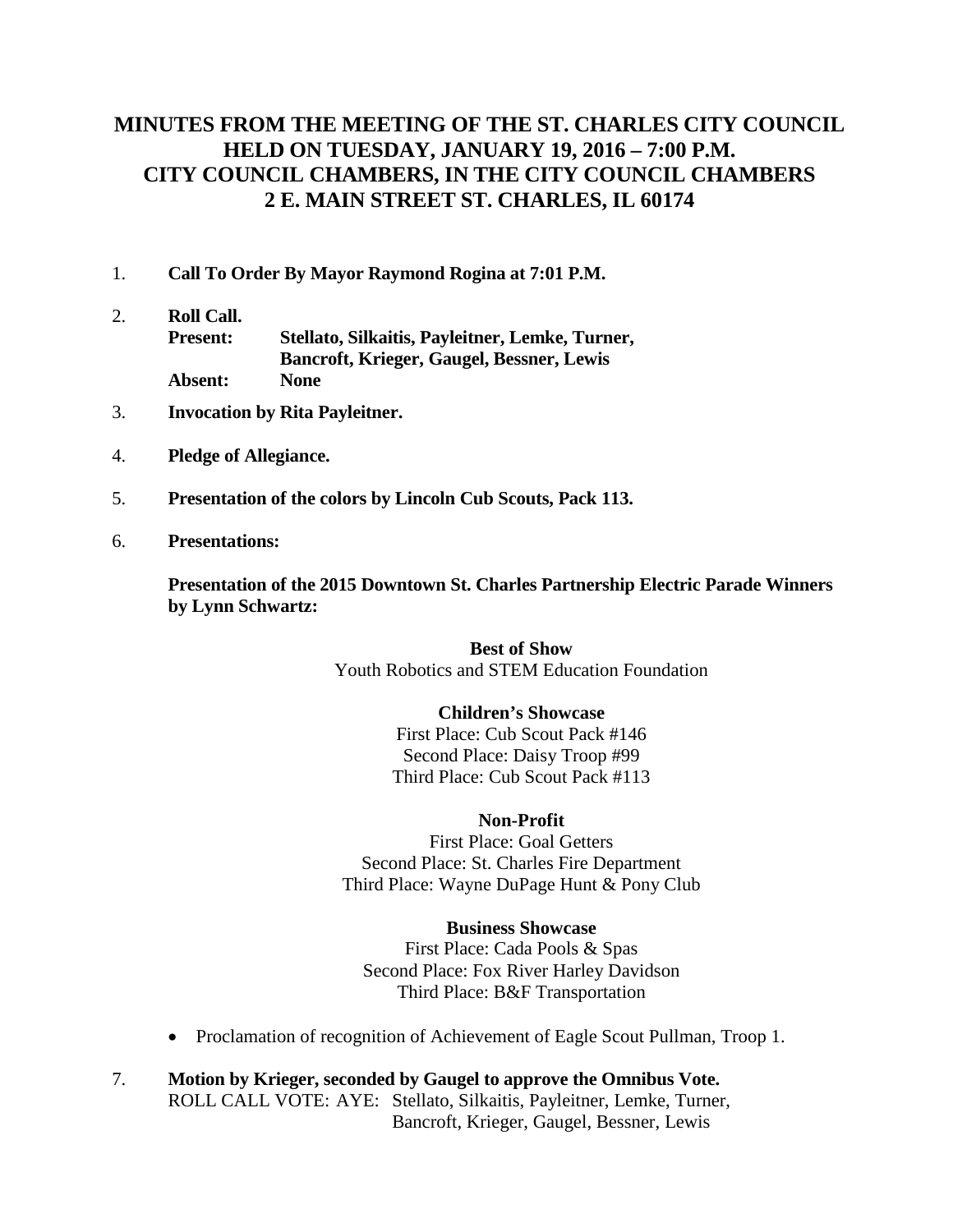### NAY: 0 ABSENT: 0 **MOTION CARRIED**

**\*8. Motion by Krieger, seconded by Gaugel to accept and place on file minutes of the regular City Council meeting held on January 4, 2016.** ROLL CALL VOTE: AYE: Stellato, Silkaitis, Payleitner, Lemke, Turner, Bancroft, Krieger, Gaugel, Bessner, Lewis NAY: 0 ABSENT: 0 MOTION CARRIED (Omnibus Vote)

**\*9. Motion by Krieger, seconded by Gaugel to approve and authorize issuance of vouchers from the Expenditure Approval List for the periods of 12/21/2015 – 01/03/2016 in the amount of \$4,605,003.07.** ROLL CALL VOTE: AYE: Stellato, Silkaitis, Payleitner, Lemke, Turner, Bancroft, Krieger, Gaugel, Bessner, Lewis NAY: 0 ABSENT: 0 MOTION CARRIED (Omnibus Vote)

# **I. New Business**

A. Motion by Payleitner, seconded by Stellato to approve a recommendation by Mayor Rogina to appoint Mr. Scott Corbin to the St. Charles Visitors Cultural Commission. ROLL CALL VOTE: AYE: Stellato, Silkaitis, Payleitner, Lemke, Turner,

Bancroft, Gaugel, Bessner, Lewis

NAY: Krieger ABSENT: 0

MOTION CARRIED

B. Motion by Krieger, seconded by Bancroft to approve a recommendation by Mayor Rogina to appoint Mrs. Kathleen Brens to the St. Charles Tree Commission. ROLL CALL VOTE: AYE: Stellato, Silkaitis, Payleitner, Lemke, Turner,

Bancroft, Gaugel, Bessner, Lewis

NAY: Krieger ABSENT: 0 MOTION CARRIED

# **II. Committee Reports**

### **A. Government Operations**

 1. Motion by Stellato, seconded by Silkaitis to approve a proposal, as amended, for Onesti Entertainment Corp. for a new Class B license for Club Arcada to be located on the 3rd floor of 105 E Main Street, St. Charles.

ROLL CALL VOTE: AYE: Stellato, Silkaitis, Payleitner, Lemke, Turner,

Bancroft, Gaugel, Bessner, Lewis

NAY: Krieger ABSENT: 0

MOTION CARRIED

#### **Alder. Payleitner**

I wanted to add, as the applicant knows, there are a lot of details that need to be taken care of and the license is contingent on that.

## **Mayor Rogina**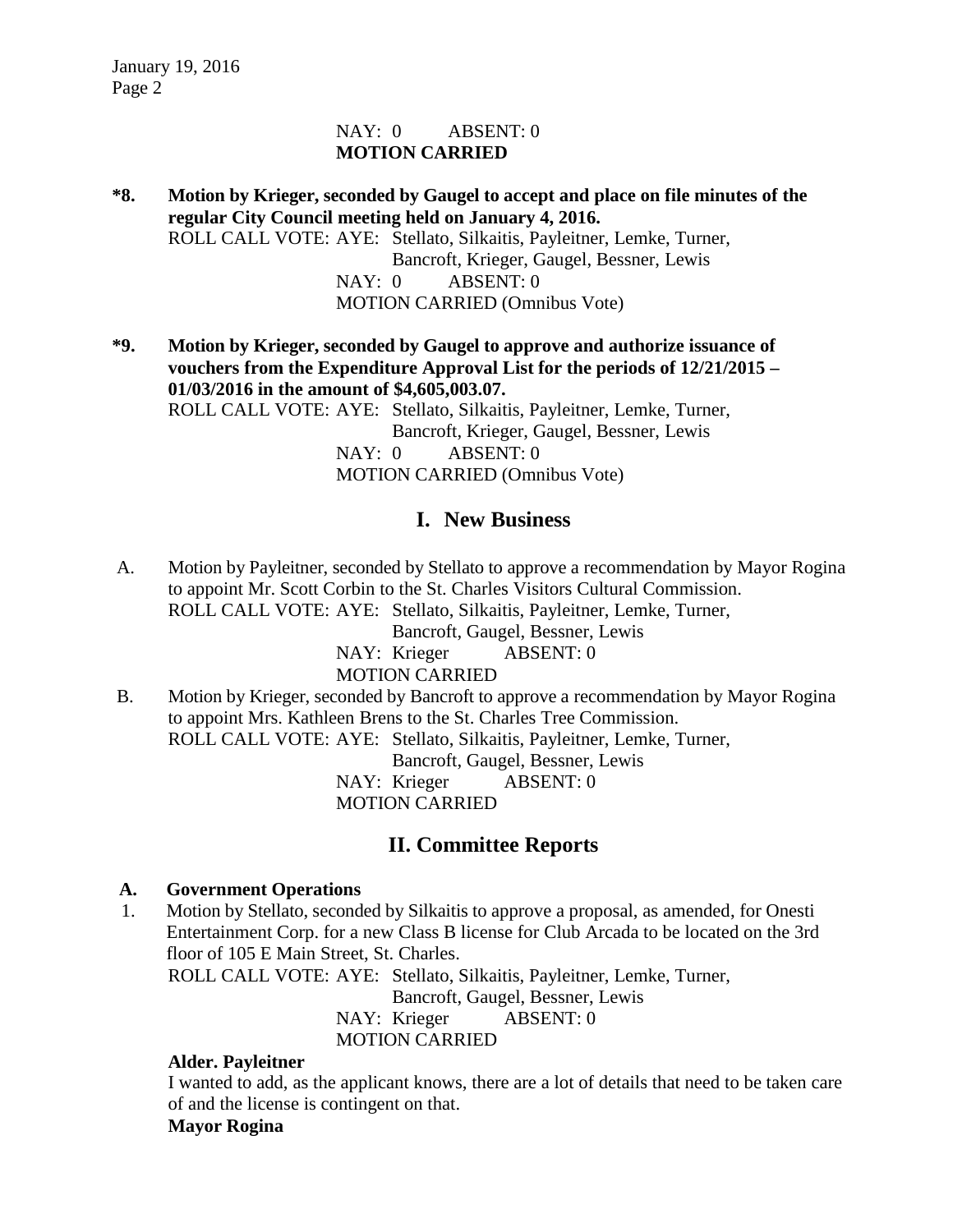As liquor commissioner on that point, the issuance of the liquor license itself, it's one thing for the Council to approve it so that Mr. Onesti knows he will receive it pending the fulfillment of all obligations he has under all of our ordinances and building codes moving forward. The license would only be issued under such constraints.

#### **Alder. Stellato**

I would amend my motion to reflect that.

#### **Mayor Rogina**

The motion reflects that the liquor license is issued subject to all the terms and conditions to all of our ordinances and building codes and rules and regulations being fulfilled moving forward. Ron do you have any questions.

#### **Ron Onesti**

That is totally expected. I will work closely with all the agencies.

### **Alder. Lewis**

I just want to follow up that I did have a meeting with the Fire Department and Bob Vann and we had a good meeting. I understand the issue a lot clearer than I did a few weeks ago. I was curious as to how you are coming along with the project.

#### **Ron Onesti**

Very well. All plans are ready to go. We are addressing all issues.

### **Alder. Lewis**

We wanted to make sure of one outstanding item was clear. You have two different licenses, we want to make sure that you don't take liquor from one to another, it would be like walking outside.

#### **Ron Onesti**

Yes it is clear.

\*2. Motion by Krieger, seconded by Gaugel to approve a Real Estate Purchase Agreement for 904 South Avenue, St. Charles.

ROLL CALL VOTE: AYE: Stellato, Silkaitis, Payleitner, Lemke, Turner,

Bancroft, Krieger, Gaugel, Bessner, Lewis

NAY: 0 ABSENT: 0

## MOTION CARRIED (Omnibus Vote)

\*3. Motion by Krieger, seconded by Gaugel to accept and place on file minutes of the Government Operations Committee meeting held on January 4, 2016. ROLL CALL VOTE: AYE: Stellato, Silkaitis, Payleitner, Lemke, Turner, Bancroft, Krieger, Gaugel, Bessner, Lewis

NAY: 0 ABSENT: 0

MOTION CARRIED (Omnibus Vote)

**B. Government Services** None

## **C. Planning and Development**

\*1.Motion by Krieger, seconded by Gaugel to accept and place on file Plan Commission Resolution 16-2015 A Resolution recommending approval of a Final Plat of Subdivision for Heritage Green PUD (309 S.  $6<sup>th</sup>$  Ave).

ROLL CALL VOTE: AYE: Stellato, Silkaitis, Payleitner, Lemke, Turner,

Bancroft, Krieger, Gaugel, Bessner, Lewis

NAY: 0 ABSENT: 0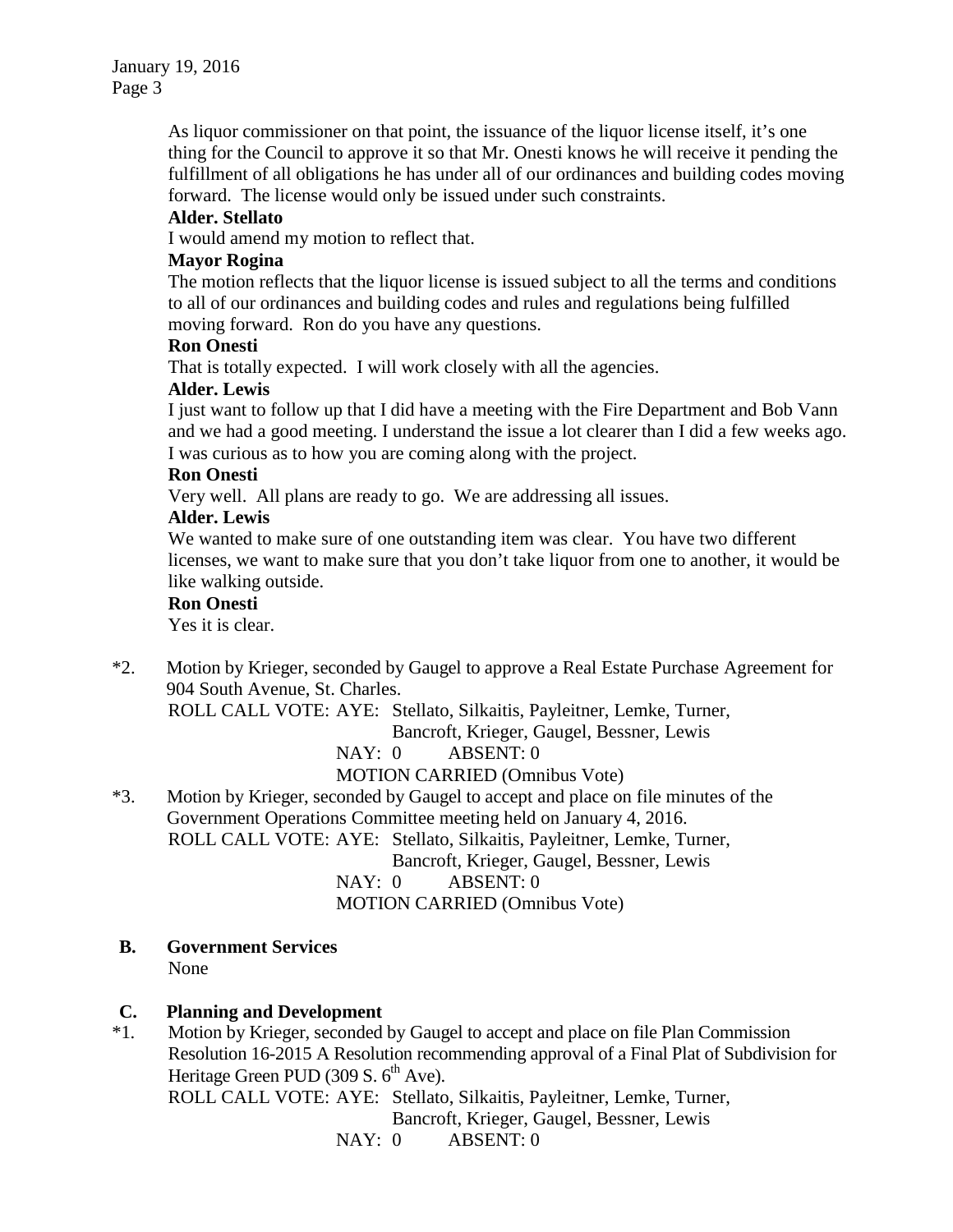#### MOTION CARRIED (Omnibus Vote)

\*2. Motion by Krieger, seconded by Gaugel **to** approve an **Ordinance 2016-Z-1** Granting Approval of a Final Plat of Subdivision for Heritage Green PUD. ROLL CALL VOTE: AYE: Stellato, Silkaitis, Payleitner, Lemke, Turner,

Bancroft, Krieger, Gaugel, Bessner, Lewis

NAY: 0 ABSENT: 0

MOTION CARRIED (Omnibus Vote)

\*3. Motion by Krieger, seconded by Gaugel to approve a **Resolution 2016-1** Authorizing the Mayor and City Council to Enter Into a Certain Annexation Agreement (Corporate Reserve of St. Charles PUD - First Amendment and Termination – Lot 8).

ROLL CALL VOTE: AYE: Stellato, Silkaitis, Payleitner, Lemke, Turner,

Bancroft, Krieger, Gaugel, Bessner, Lewis

NAY: 0 ABSENT: 0

### MOTION CARRIED (Omnibus Vote)

\*4. Motion by Krieger, seconded by Gaugel to accept and place on file Plan Commission Resolution 22-2015 A Resolution recommending approval of a Map Amendment, Amendment to Special Use for PUD, PUD Preliminary Plan and Final Plat of Subdivision for Corporate Reserve at St. Charles –Lot 8 (Corporate Reserve Development Partners, LLC). ROLL CALL VOTE: AYE: Stellato, Silkaitis, Payleitner, Lemke, Turner,

Bancroft, Krieger, Gaugel, Bessner, Lewis

NAY: 0 ABSENT: 0

MOTION CARRIED (Omnibus Vote)

\*5. Motion by Krieger, seconded by Gaugel to approve an **Ordinance 2016-Z-2** Amending Ordinance No. 2008-Z-18 (Corporate Reserve of St. Charles PUD) and Granting Approval of a Map Amendment, New Special Use for Planned Unit Development, PUD Preliminary Plan, and Final Plat of Subdivision for Lot 8 – The Corporate Reserve of St. Charles.

ROLL CALL VOTE: AYE: Stellato, Silkaitis, Payleitner, Lemke, Turner,

Bancroft, Krieger, Gaugel, Bessner, Lewis

NAY: 0 ABSENT: 0

MOTION CARRIED (Omnibus Vote)

6. Motion by Bancroft, seconded by Turner to approve a **Resolution 2016-2** Authorizing the Mayor and City Council to Enter Into a Certain Annexation Agreement (Bricher Commons PUD - Third Amendment – Metro Storage).

ROLL CALL VOTE: AYE: Silkaitis, Payleitner, Lemke, Turner,

Bancroft, Gaugel, Bessner, Lewis

NAY: Krieger ABSENT: 0

ABSTAIN: Stellato

MOTION CARRIED

\*7. Motion by Krieger, seconded by Gaugel to accept and place on file Plan Commission Resolution 23-2015 A Resolution Recommending Approval of an Application for Special Use for Planned Unit Development and PUD Preliminary Plan for Metro Storage, 2623 Lincoln Highway (Metro Storage, LLC).

ROLL CALL VOTE: AYE: Stellato, Silkaitis, Payleitner, Lemke, Turner,

Bancroft, Krieger, Gaugel, Bessner, Lewis

NAY: 0 ABSENT: 0

MOTION CARRIED (Omnibus Vote)